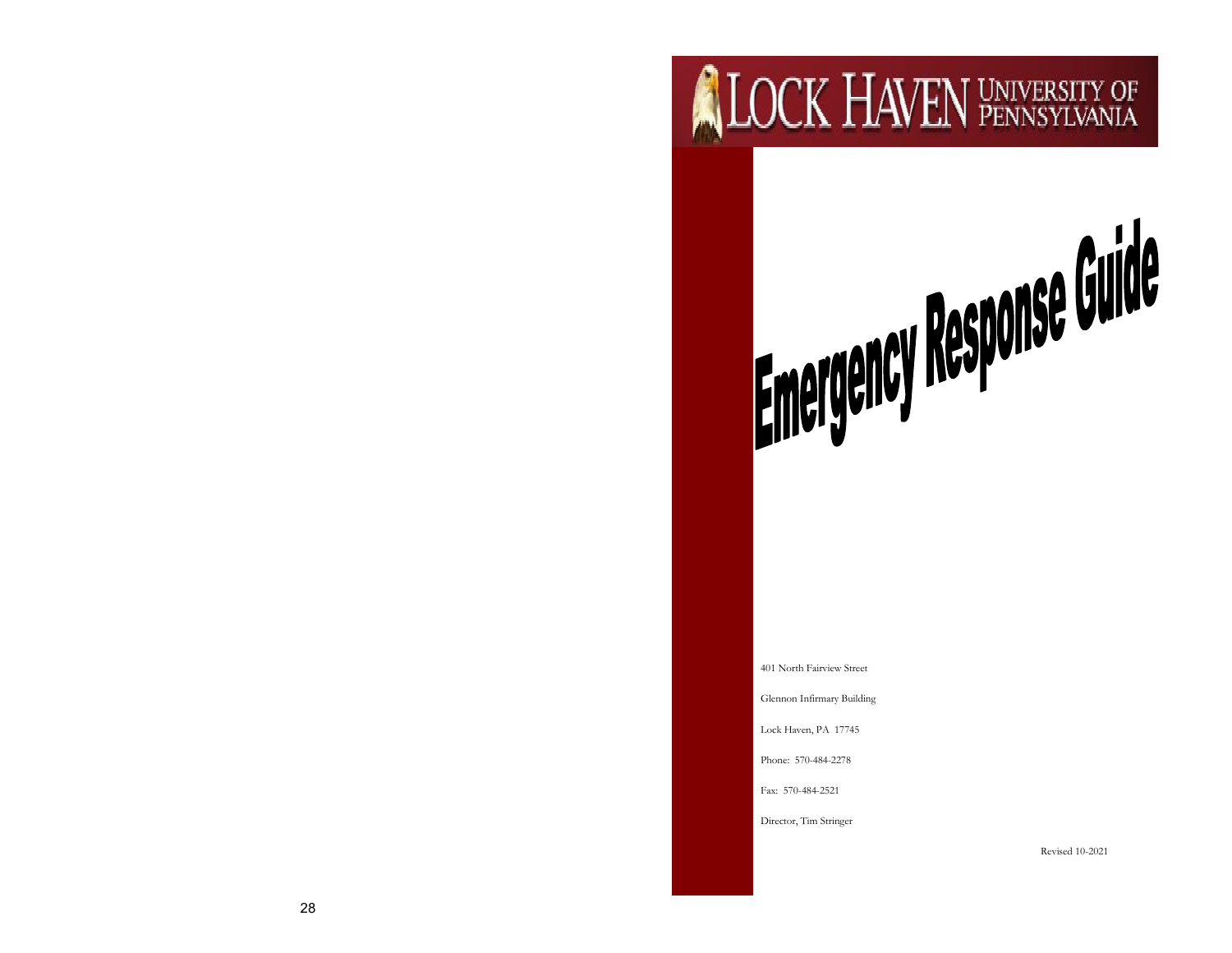# <span id="page-1-0"></span>Page Category

### **Emergency Phone Numbers**

| 4  | E-2 Campus-Stay Connected to LHU        |                                                |  |  |  |
|----|-----------------------------------------|------------------------------------------------|--|--|--|
| 5  | <b>Timely Warnings &amp; Alerts</b>     | <b>Lock Haven University Police Department</b> |  |  |  |
|    |                                         |                                                |  |  |  |
|    | <b>Emergency Preparedness Committee</b> |                                                |  |  |  |
| 8  | <b>Situational Guidelines</b>           |                                                |  |  |  |
| 10 | <b>Active Shooter Incident</b>          | Emergency Off-Campus/Using Cell Phone9-911     |  |  |  |
| 14 | <b>Crime In Progress</b>                | <b>Lock Haven City Police Department</b>       |  |  |  |
| 15 | <b>Bomb Threat</b>                      |                                                |  |  |  |
|    |                                         | <b>Clinton County Communication Center</b>     |  |  |  |
| 17 | <b>Bomb Threat Report</b>               |                                                |  |  |  |
|    | <b>18-19 Suspect Description Form</b>   |                                                |  |  |  |
| 20 | <b>Hostage Situation</b>                | Pennsylvania State Police                      |  |  |  |
| 22 | Earthquake                              |                                                |  |  |  |
| 24 | <b>Utility Failure</b>                  |                                                |  |  |  |

- 25 [Workplace Violence](#page-3-0)
- 27 [Emergency Phone #s](#page-1-0)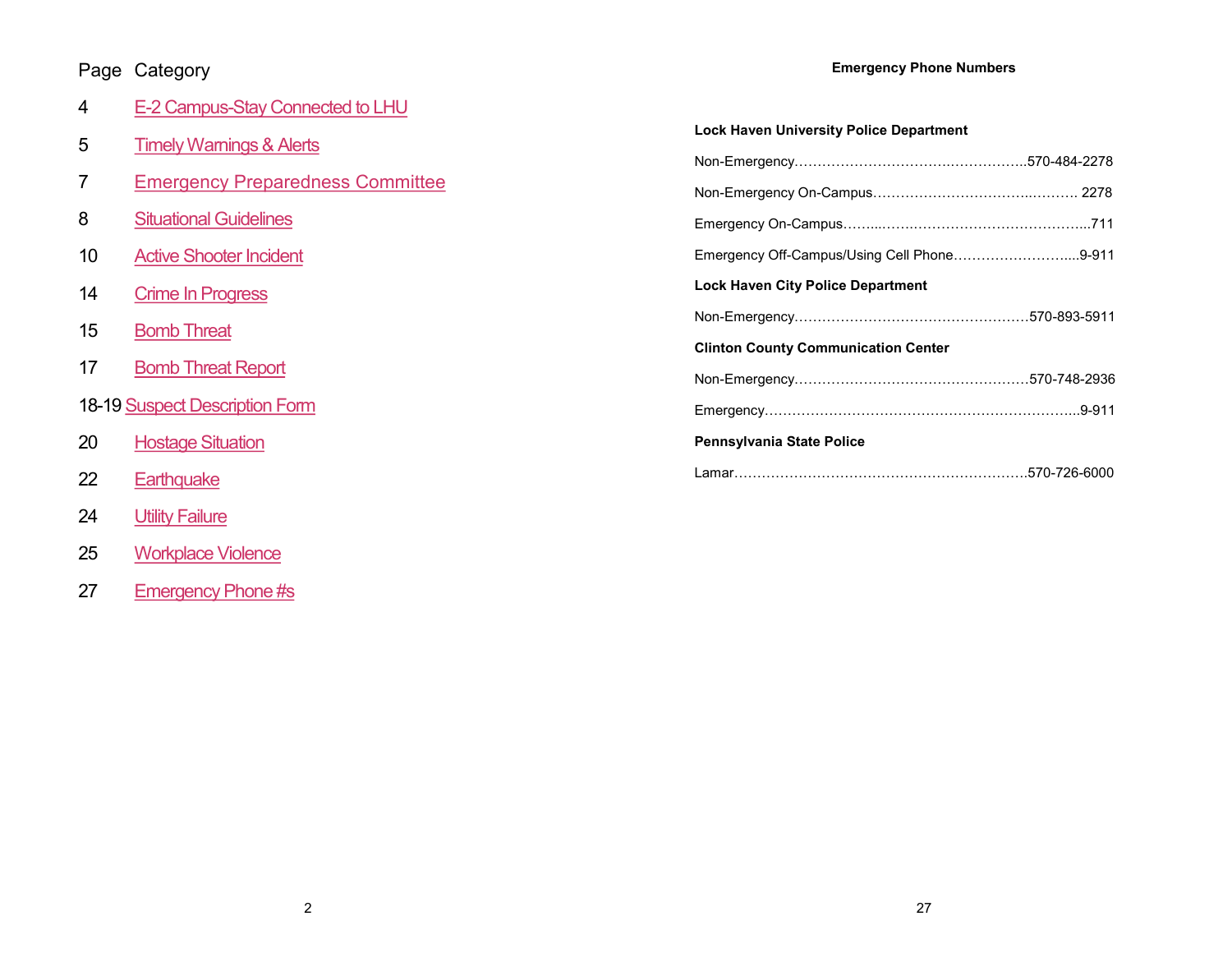- Do not yell or argue.
- Do not joke or be sarcastic.
- Do not touch the person.
- 8. If someone becomes agitated:
- Leave the scene immediately, if possible. Call the Lock Haven University Police from a safe place. Dial Emergency 711 from any campus phone or the Police Emergency Number 570-484- 2278
- Or try to alert a co-worker that there is a problem; .e.g., by calling and using an agreed-upon code word to indicate trouble.

Practice preventive measures:

- 1. Discuss and agree on circumstances and situations in the workplace that everyone should watch out for. Have procedures, signals and code words in place to deal with threatening situations.
- 2. Avoid scheduling appointments for times when no one else is in the office. Alert your colleagues in advance about a difficult meeting, and keep the door to the room open, or meet in a public area.
- 3. Try to avoid working alone after hours. If you have to work late, advise a colleague, friend or family member.
- 4. When working after office hours, keep doors locked and do not open the door unless you are expecting someone.
- 5. Report any strange or unusual activities in and around your workplace immediately to your supervisor and the police.
- 6. Do not leave money or valuable belongings out in the open. Purses should be locked in a desk or cabinet.
- 7. Lock your office and/or lab doors when these areas are not in use, even when you are leaving for "just a moment."
- 8. Always walk in well-lit areas and know your surroundings. If you think you are being followed, do not go home; go where there are other people. Call the Lock Haven University Police as soon as you are in a safe place, 570-484-2278.
- 9. Report to Facilities any workplace locks, windows or lights that are in need of repair or attention, 570-484-2017.

This information is being disseminated to assist University employees and students in responding to a variety of emergency situations, which they may confront at Lock Haven University while working, attending classes or events, or living on campus.

A printed copy of this manual should be maintained by all members of the University community in areas where the guide will be readily available should an emergency occur. Employees and students are encouraged to bookmark this webpage <https://lockhaven.edu/publicsafety/> for future reference.

Please become familiar with the contents of this guide. In the event of an emergency, it is designed to serve as a quick reference for effective action. New employees and students should be made aware of the manual during orientation. If there are any questions or comments regarding this manual, please contact the Director of Public Safety at extension 2278

The University Police are available 7 days a week and 24 hours a day to respond to any emergency which may occur on the Lock Haven University campus. The Public Safety Department emergency phone number is 711 for on-campus use only. This is not the Clinton County-Communication Center 911 emergency phone number.

# Emergency Phone Numbers

| Fire-Police-Ambulance                                                                                                                                                         | $9 - 911$                                                                        |
|-------------------------------------------------------------------------------------------------------------------------------------------------------------------------------|----------------------------------------------------------------------------------|
| Lock Haven University Main Campus-Off<br>Campus<br><b>On Campus</b><br>On Campus-Emergency<br>Lock Haven University-Clearfield Campus<br>Lawerence Township Police Department | (570) 484-2278<br>2278<br>711<br>814-768-3414<br>814-765-1647 or<br>814-765-1533 |
| Lock Haven University Facilities Office-Off<br>Campus<br>On Campus                                                                                                            | $(570)$ 484-2017<br>2017                                                         |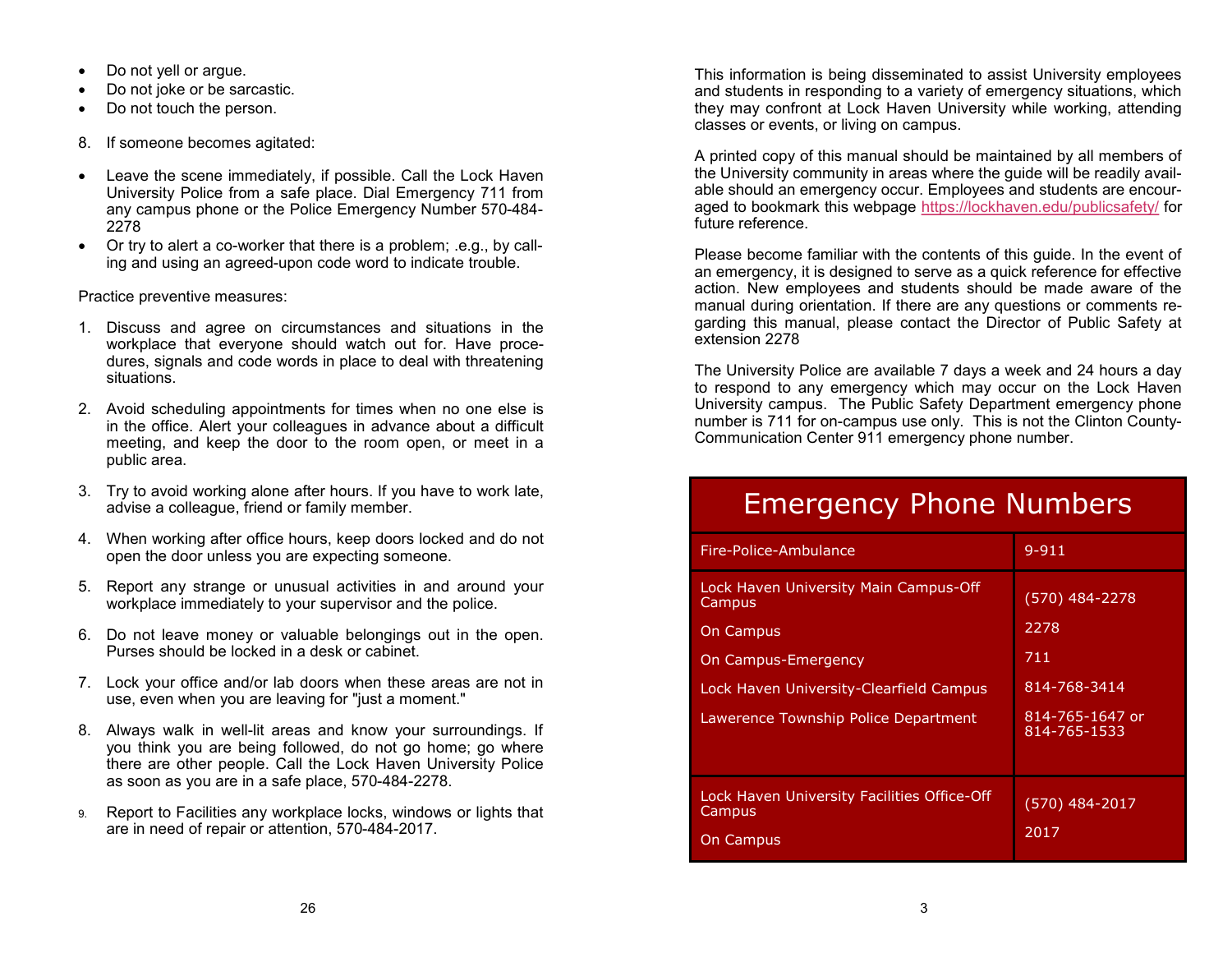### <span id="page-3-0"></span>*Stay Connected to Lock Haven University*

Lock Haven University has added a new, state-of-the-art communication system called e2Campus to quickly notify individuals in case of emergency, including weather-related events.

E2Campus is a mass notification system that can alert students, faculty, and staff with text messages on their cell phones. With the widespread use of mobile phones, this method of communication can increase safety on the Lock Haven University campus.

Time-sensitive messages can now go wherever you are. In addition to cell phones, e2Campus enables Lock Haven University to send important campus information to you via the University's web site, your PDA, text pager, Email, RSS, or personalized web pages from Google, AOL or Yahoo pages. The choice is yours!

Before You Register ...

- This service is completely voluntary. You may opt-in or opt-out at any time.
- You are responsible for messaging charges by your service provider.
- You will not receive messages for which you did not register.



- Your information is not shared with or sold to third parties.
- The "opt out by" field is the date your service automatically expires. Select the first available date after you wish to discontinue service.

• You have the option of registering 2 mobile phone numbers and 2 Email addresses.

To sign up for the e2Campus Alert System go to the Lock Haven University web

page at [https://lockhaven.edu/publicsafety/timelywarnings/,](https://lockhaven.edu/publicsafety/timelywarnings/) and click on the red button that reads Sign Up For Emergency Text Alerts and complete all fields to register. LHU Domain1 username and password is required. Please remember your service provider may charge standard text message fees. Lock Haven University is not responsible for these charges.

### *Workplace Violence*

1. Threats, threatening behavior, acts of violence against Lock Haven University faculty, staff, administrators, students, and/ or visitors within the Lock Haven University community, or willful damage to property will not be tolerated. Violations of this policy may lead to disciplinary actions up to and including suspension, dismissal, arrest and prosecution.

If you are faced with threatening or violent behavior:

- 1. Everyone is asked to assist in making each campus a safe place by being alert to suspicious situations and promptly reporting them.
- 2. If you are a victim or witness to any on-campus offense, AVOID RISKS and contact the University Police immediately.
- 3. Notify the University Police by calling 2278 or 484-2278. Report the incident, including the following:
- nature of the incident
- location of the incident
- description of the person(s) involved
- description of the property involved

Your actions may help calm a potentially violent situation, or they may escalate the problem. Always try to behave in a manner that helps to calm a situation:

- Stay calm. Don't be in a hurry.
- Be empathetic. Show you are concerned.
- Try to have the other person and yourself sit down. Sitting is a less aggressive position.
- Try to be helpful. For example, schedule an appointment for a later time.
- Give positive-outcome statements, such as "We can get this straightened out."
- Give positive feedback for continued talking, such as "I'm glad you're telling me how you feel."
- Stay out of arms' reach.
- Have limited eye contact.
- Take notes.
- 4. Avoid the following behaviors:
- Do not patronize.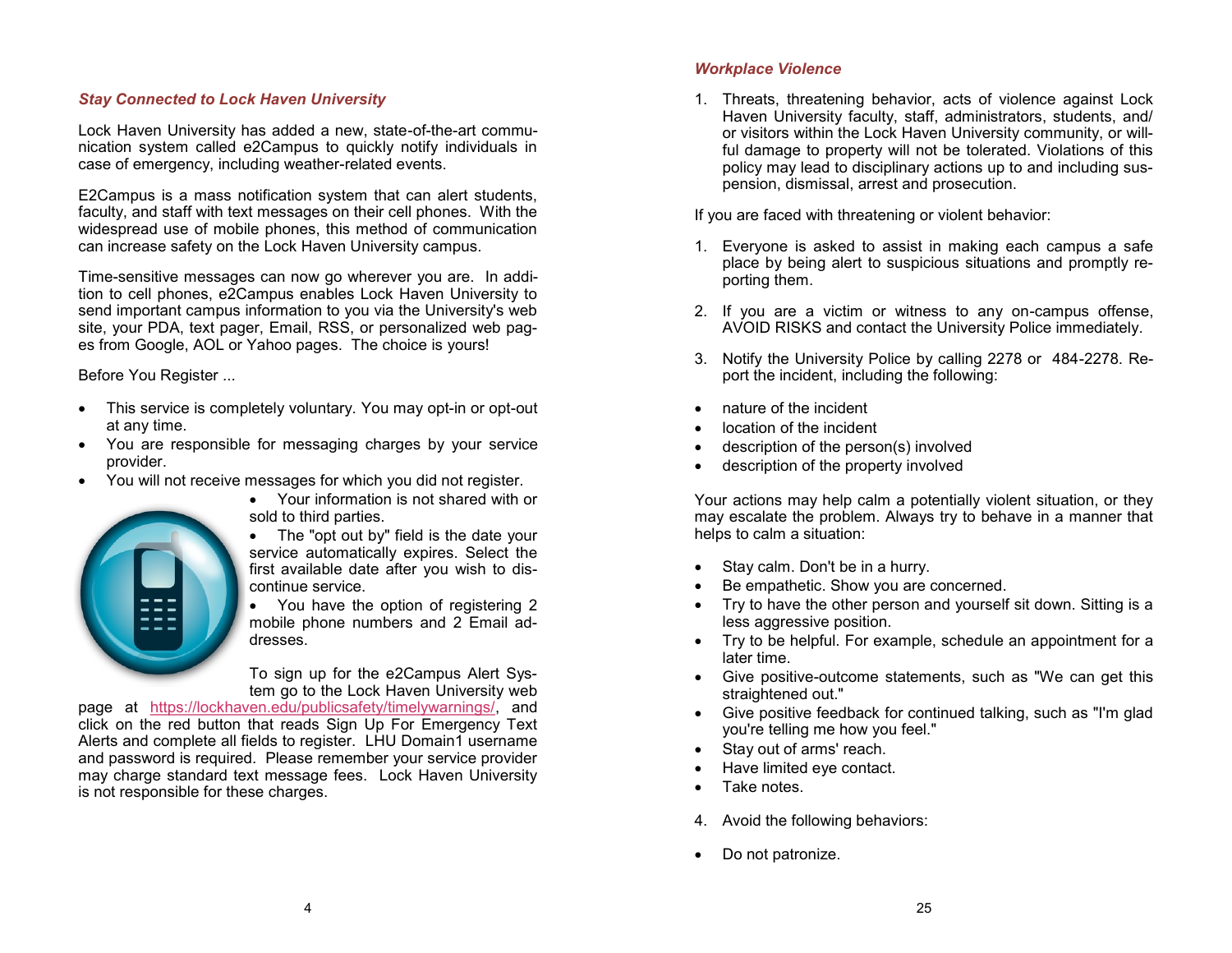### <span id="page-4-0"></span>*Utility Failure*

- 1. If there is a power or utility failure, you should do the following:
- During regular working hours (8:00 a.m. to 4:00 p.m., Monday through Friday), immediately notify the Facilities Office at 2017. The Facilities Department will verify the cause of the failure and the approximate duration of the failure.
- If there is potential danger to building occupants or the utility failure occurs after hours, on the weekend or holidays, notify the University Police at 570-484-2278 or 711.
- Power failure may also result in phone service interruption.
- 1. If an emergency occurs during a power failure, activate the building fire alarm and follow established evacuation procedures. Once outside, move 100 feet from the affected building. Keep walkways, fire lanes and parking areas clear for emergency vehicles and personnel.
- 2. If the fire alarm fails to activate, report the emergency by dialing 711 from any telephone on campus and provide your name, telephone number, location and the nature of the emergency.
- 3. If a power failure occurs during daylight hours, open window draperies to allow natural light into the building. If you are in an unlighted area, proceed cautiously to an area that has emergency lights or emergency power. If telephone service is not operable because of a power failure, please use a cell phone if available to notify University Police at 570-484-2278.
- 4. Notify the University Police if people are trapped in an elevator. Instruct trapped persons to remain calm and to stay in the elevator car until help arrives. If you are trapped in an elevator, stay calm. Use the intercom if available or press the emergency button. Do not attempt to leave the elevator car.
- 5. Provide assistance to persons with disabilities, other students, visitors and staff in your immediate area.
- *6.* Do not return to the building after it has been evacuated unless you are instructed to do so by University officials or emergency personnel.

### *Timely Warnings and Alerts*

In the event that a situation arises, either on or off campus, that, in the judgment of the Director of Public Safety, constitutes an ongoing or continuing threat, a campus wide "timely warning" will be issued. The warning will be issued by the Public Relations Department through the college e-mail system to students, faculty, staff, notices will be placed on bulletin boards in resident halls, academic and administration buildings and published in the campus student newspaper, The Eagle Eye.

Depending on the particular circumstances of the crime, especially in all situations that could pose an immediate threat to the community and individuals, the Department of Public Safety may also post a notice on the campus website on the Department of Public Safety webpage at LHU Public Safety; providing the university community with more immediate notification. In such instances, a copy of the notice is posted in each residence hall. The LHU website is immediately accessible via computer by all faculty, staff and students. Anyone with information warranting a timely warning should report the circumstance to the University police, by phone (570-484-2278) or in person at the dispatch center within Public Safety located in the Glennon Infirmary Building.

Lock Haven University will be notifying students and employees of emergency situations via the mass paging functions of our telecommunication system. Telephones and paging systems in all offices, classrooms and other academic spaces will simultaneously provide an audible notification of the emergency situation as well as any incident specific instructions provided by the Public Safety staff. Such notifications can be tailored and directed to specific parts of the campus if the situation requires that level of granularity.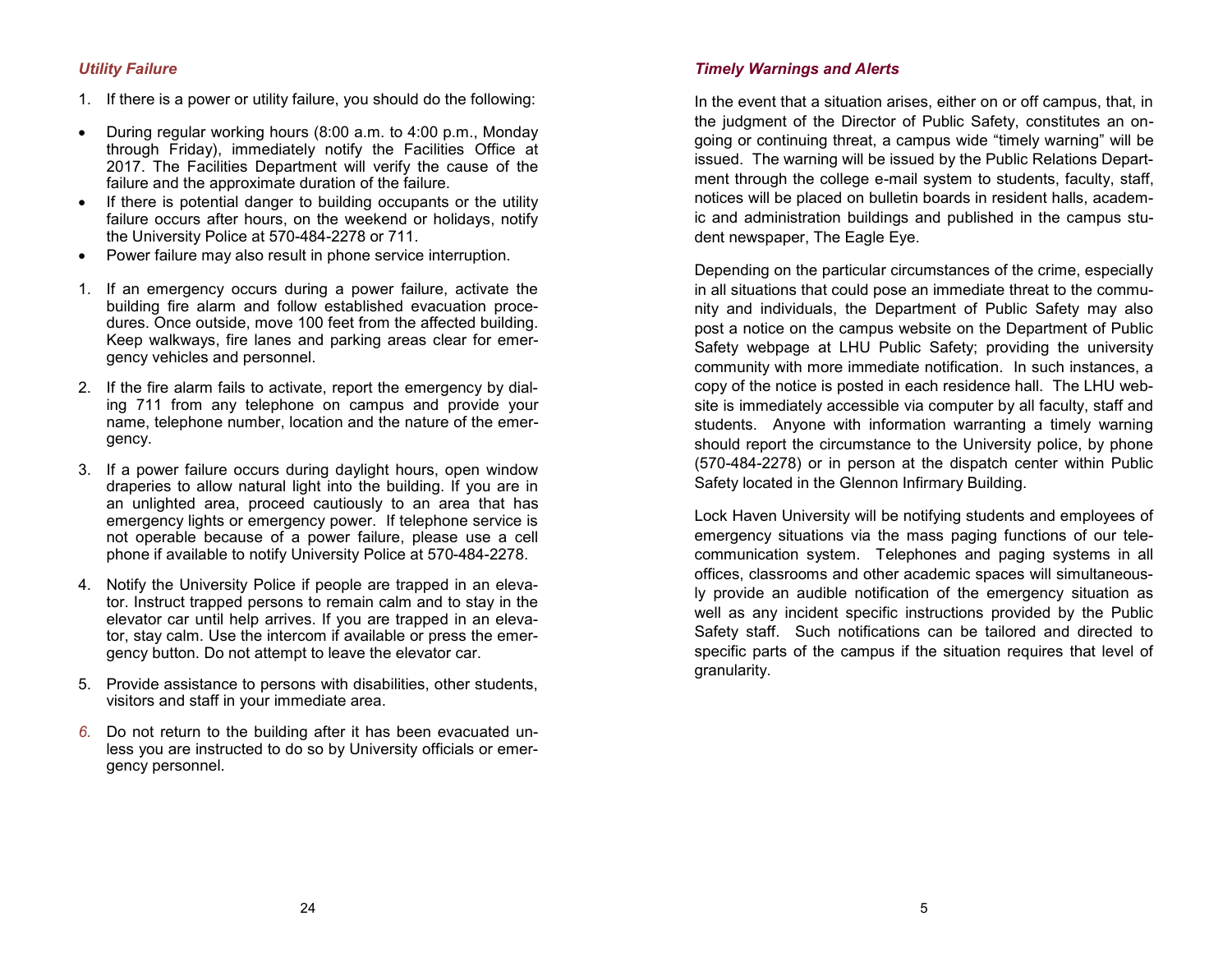### *Emergency Operations Levels*

### **Level 1 (Minor) Emergency**:

An incident which will not seriously affect the overall functional capacity of the University. This emergency can be handled using internal resources.

### **Level 2 (Major) Emergency**:

An incident affecting an entire building or buildings, a major portion of the campus, or the entire campus, seriously impairing or halting University operations. Outside emergency services may be required, as well as significant efforts from campus support services.

### **Level 3 (Disaster) Emergency**:

Mass casualties and severe property damage may be sustained. This includes on-campus or off-campus emergencies that may require the evacuation of all or part of the University population. This level of emergency will disrupt the overall operations of the University and will most likely require assistance from outside emergency response agencies. Coordinated response efforts from campus support services as well as major policy considerations and decisions may be required to respond to the emergency.

In all cases of disaster, an Incident Command Post will be activated, and the appropriate support and operational plans will be executed.

through.

- 9. Don't try to move seriously injured people unless they are in immediate danger of further injury.
- 10. Report damaged utilities or buildings to Public Safety by dialing 711 from any campus phone, dial 570-484-2278 or the Facilities Office at 570-484-2017.
- 11. Help persons who may require special assistance.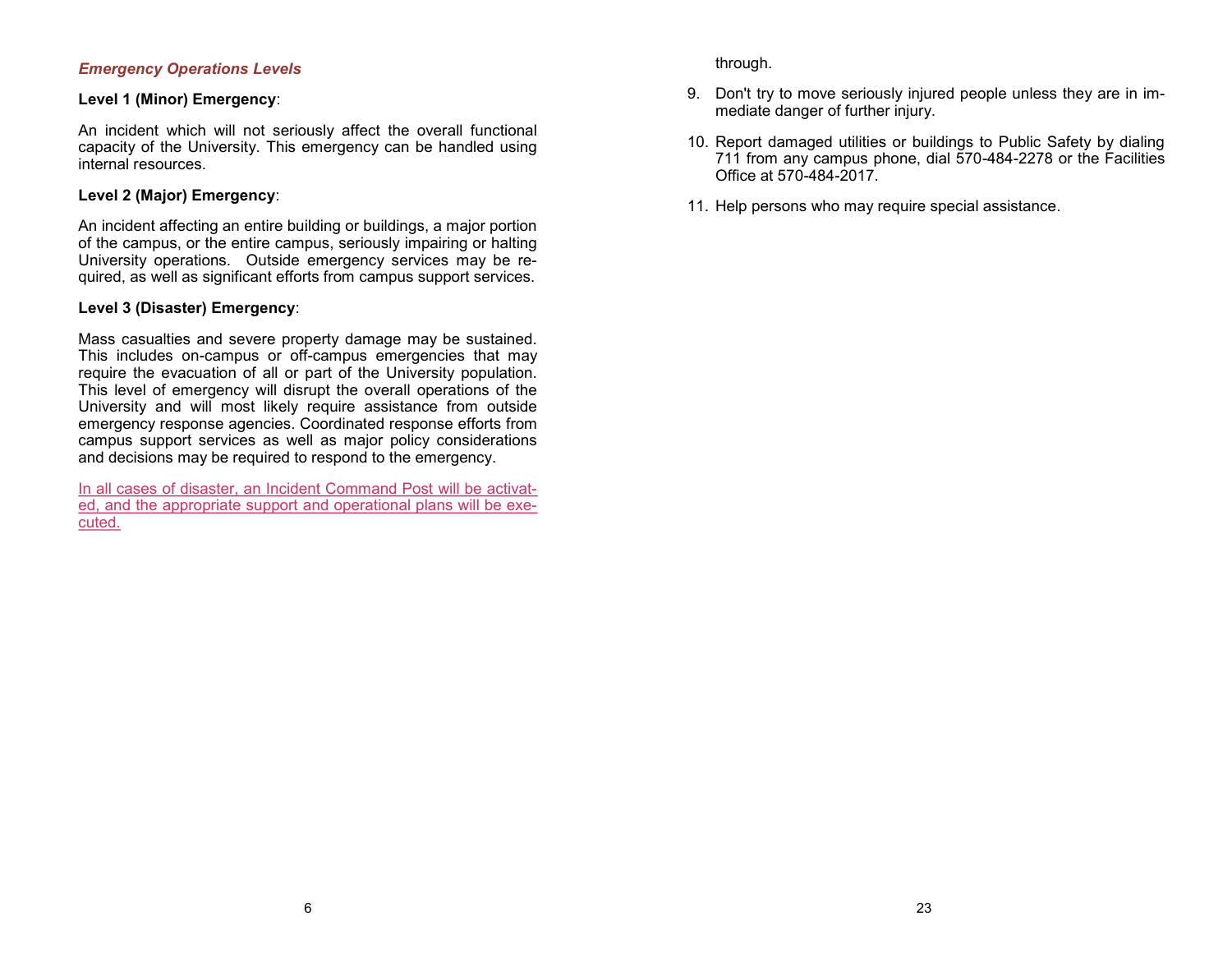### <span id="page-6-0"></span>*Earthquake*

- 1. Before the earthquake occurs, pick "safe places" in each room of your home, office or other buildings that you frequent. A safe place could be under a sturdy table or desk or against an interior wall away from windows, bookcases, or tall furniture that could fall on you. The shorter the distance to move to safety, the less likely you will be injured. Injury statistics show that people moving as little as 10 feet during an earthquake's shaking are most likely to be injured.
- 2. Drop, cover, and hold on! It is very dangerous to try to leave a building during an earthquake because objects can fall on you. Many fatalities occur when people run outside of buildings, only to be killed by falling debris from collapsing walls. In U.S. buildings, you are safer to stay where you are.
- 3. Stay indoors until the shaking stops and you are sure it is safe to exit. If you go outside after the shaking has stopped, move quickly away from the building to prevent injury from falling debris.
- 4. If you must leave a building after the shaking stops, use the stairs, not the elevator. Earthquakes can cause fire alarms and fire sprinklers to go off. You will not be certain whether there is a real threat of fire. As a precaution, use the stairs.
- 5. Expect aftershocks. Each time you feel one, drop, cover, and hold on! Aftershocks frequently occur minutes, days, weeks, and even months following an earthquake. Aftershocks following earthquakes can cause further damage to unstable buildings.
- 6. Fires are the most common earthquake-related hazard, due to broken gas lines, damaged electrical lines or appliances, and previously contained fires or sparks being released. If there is any danger, leave the building immediately. Stay out of damaged buildings. Return only when authorities say it is safe.
- 7. If you are outside during an earthquake, stay outside. Move away from buildings, trees, streetlights, and power lines. Crouch down and cover your head. Many injuries occur within 10 feet of the entrance to buildings. Bricks, roofing, and other materials can fall from buildings, injuring persons nearby. Hazards caused by earthquakes are often difficult to see, and you could be easily injured.
- 8. Use the telephone only to report life-threatening emergencies. Telephone lines are frequently inoperable in disaster situations. Phone lines need to be clear for emergency calls to get

### *Emergency Preparedness Committee*

The following is a list of individuals who will serve on an as needed basis, based on the level of emergency, to coordinate the needs of the University and its employees and students

| Name (as of 10/01/19)  | <b>Position</b>                                                         |
|------------------------|-------------------------------------------------------------------------|
| President Bashar Hanna | President                                                               |
| Dr. Ron Darbeau        | Provost and Vice President for<br>Academic Affairs                      |
| Ms. Deana Hill         | Chief Administration and Fi-<br>nance Officer/Title IX Coordina-<br>tor |
| Joe Fiochetta          | Vice President for Advancement                                          |
| Dr. Stephen Lee        | Vice President of Enrollment<br>Management and Student Affairs          |
| Dr. Dwayne Allison     | Dean of Student and Residence<br>Life                                   |
| Tim Stringer           | Director of Public Safety                                               |
| Tom Gioglio            | Director of Athletics                                                   |
| Nick Zolak             | Director of Food Services - Ara-<br>mark                                |
| Jim Heiney & Bo Miller | Telecommunications and IT                                               |
| Ms. Tara Remick        | Facilities Planning & Scheduling                                        |
| Scott McCall           | Director of Facilities                                                  |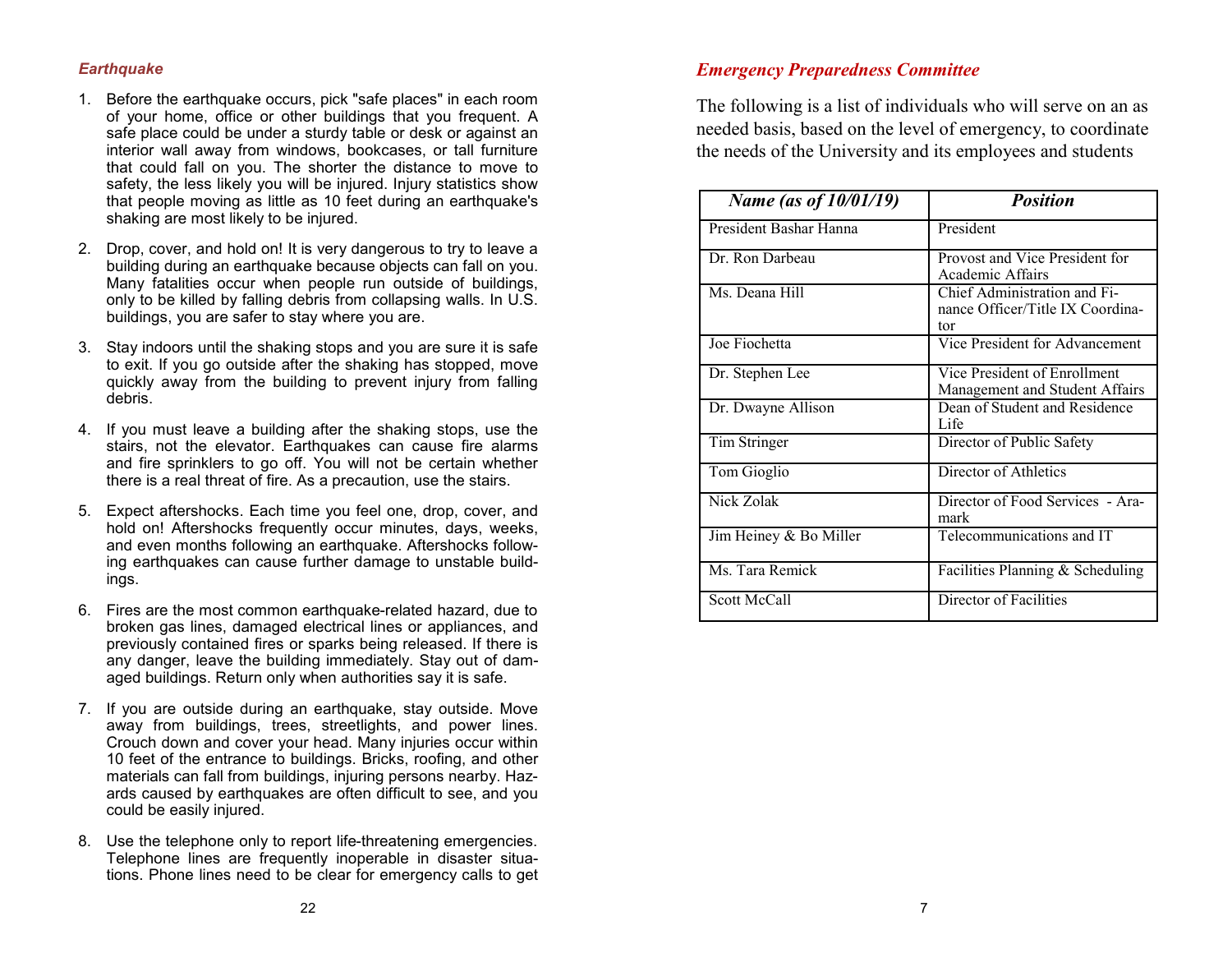## *Situational Guidelines*

### <span id="page-7-0"></span>*Active Shooter Response*

College and University campuses are no longer immune to serious or violent crime. In the aftermath of several colleges/ universities shootings, it is imperative that we provide students, staff and faculty with protocols on how to respond during potentially violent criminal attacks on campus.

- 1. This situation is a barricaded suspect(s) or an outdoor movement situation where the suspect(s) is actively discharging a firearm at Law Enforcement or Community members and or randomly firing into an area where it is reasonably expected that persons could be struck by the suspect(s) fire. These situations leave little or no time for proper planning and normally require first arriving Law Enforcement units to take immediate action to end the danger
- 2. The Lock Haven University Police Department has adopted nationally accepted law enforcement response procedures to contain and terminate such threats, as quickly as possible. The following information regarding law enforcement response will enable you to take appropriate protective actions for yourself. Try to remain calm as your actions will influence others. The following instructions are intended for incidents that are of an emergent nature (i.e., imminent or in progress).

7. If you are unsure Lock Haven University Police Department may be contacted for additional instructions to assist in the safety of your building and its occupants.

### *If You Are Outside*

1. If you are outdoors and hear gunfire, stay alert and move away from the gunfire. Look for appropriate cover locations. Brick walls, large trees, retaining walls, parked vehicles and any other object which may stop bullets, should be used as cover.

### *When Police Arrive*

- 1. When police officers arrive on scene, move toward any Police vehicle when it is safe to do so while keeping your hands on top of your head. Do not carry anything in your hands that could be mistaken for a weapon. Do exactly and immediately what the Police tell you to do.
- 2. If you are still inside the building, DO NOT RUN. Drop to the floor, place your hands behind your head and remain still. Make no sudden moves that may interpreted as hostile or threatening.
- 3. Wait for instructions and obey all commands.
- 4. Do not be upset, resist, or argue if a rescuer isn't sure whether you are the shooter or a victim.
- 5. Even if you are handcuffed and searched, DO NOT resist. Wait for the confusion to clear.
- 6. You will be taken to a safe area, where proper identification and status will be determined.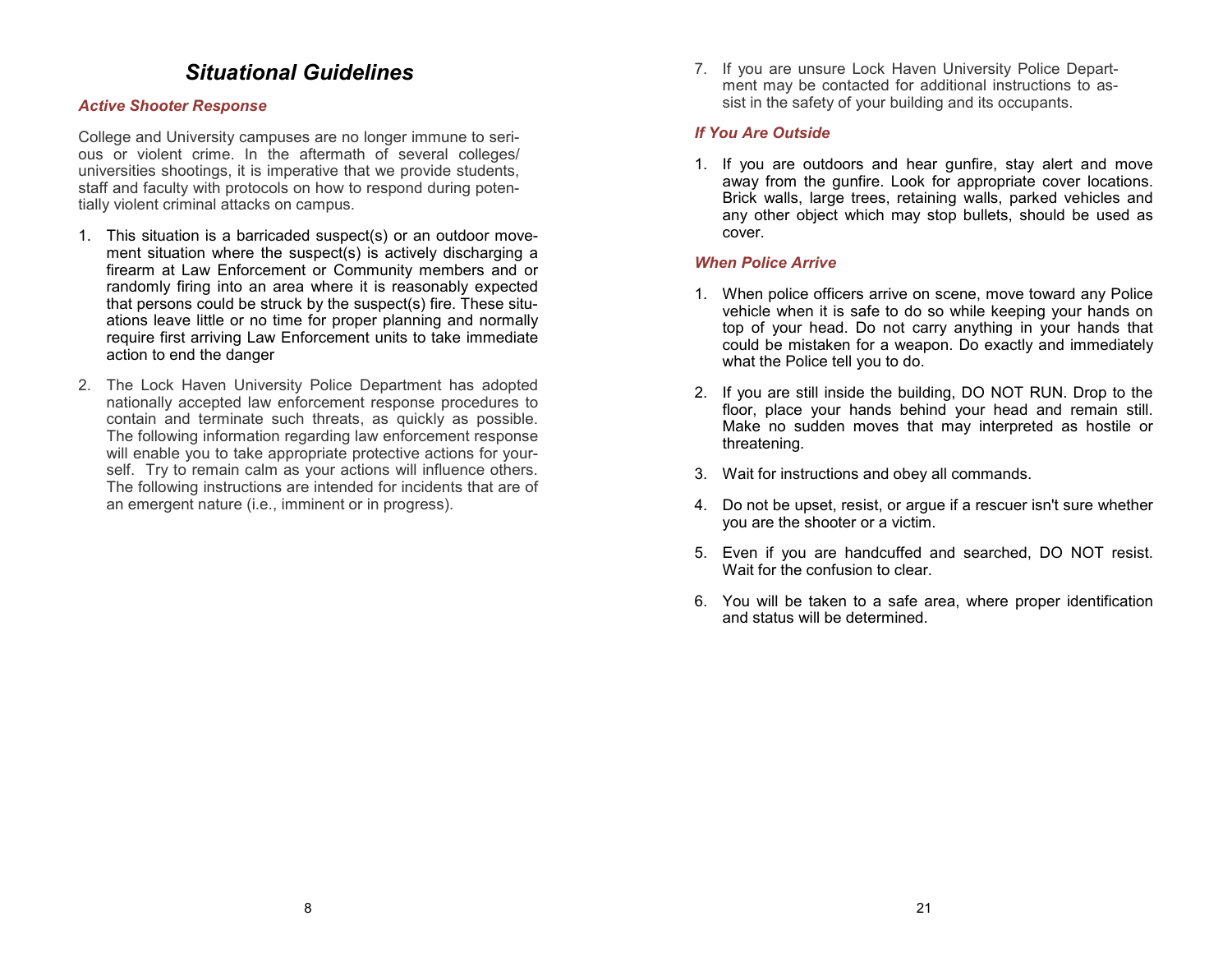### <span id="page-8-0"></span>*Hostage Situation*

If you hear or see a hostage situation:

- Immediately remove yourself from any danger.
- Immediately notify Lock Haven University Police Department at 711 from any campus phone or 570-484-2278.

Be prepared to provide the following information:

- Location and room number of incident.
- Number of possible captors.
- Physical description and names of the captors, if possible.
- Number of possible hostages
- Any weapons the captors may have.
- Your name
- Your location and phone number

### *What to do if taken hostage*

- 1. Remain calm and be patient. Time is on your side. Avoid drastic action. The captors in all probability do not want to harm persons held by them. Such direct action further implicates the captor to additional offenses.
- 2. The initial 45 minutes are the most dangerous. Follow instructions, be alert. Your focus is on staying alive.
- 3. Don't speak unless spoken to and only when necessary. Attempt to establish rapport with the captor. Don't talk down to the captor. Avoid appearing hostile and avoid arguments. Maintain eye contact with the captor but do not stare. If medications, first aid or restroom privileges are needed by anyone, say so.
- 4. Be compliant. Treat the captor like royalty. Comply with instructions the best you can. Expect the unexpected. Displaying a certain amount of fear can possibly work to your advantage.
- 5. Be observant. When you are released, or when you escape, the personal safety of others may depend on what you remember about the situation. Be prepared to answer the police on the phone.
- 6. What else can you do? Prepare a plan of action in advance. Determine possible escape routes and know where the nearest building exits are.

### *Response to Potentially Violent Criminal Behavior*

- 1. If you see or know that a person has a firearm on campus or if you hear shots fired on campus or if you witness an armed person shooting people, protect yourself first - move to a safe location.
- 2. As soon as possible, call the police by dialing 911 or 2278 when using a campus phone or use a campus Emergency Blue Light Phone if available and safe.
- 3. Tell the dispatcher your name, location, phone number and describe the situation you are reporting: who, what, when, where, how and why (if known). Is anyone hurt or injured?
- 4. If possible, alert others in the immediate area about the current situation.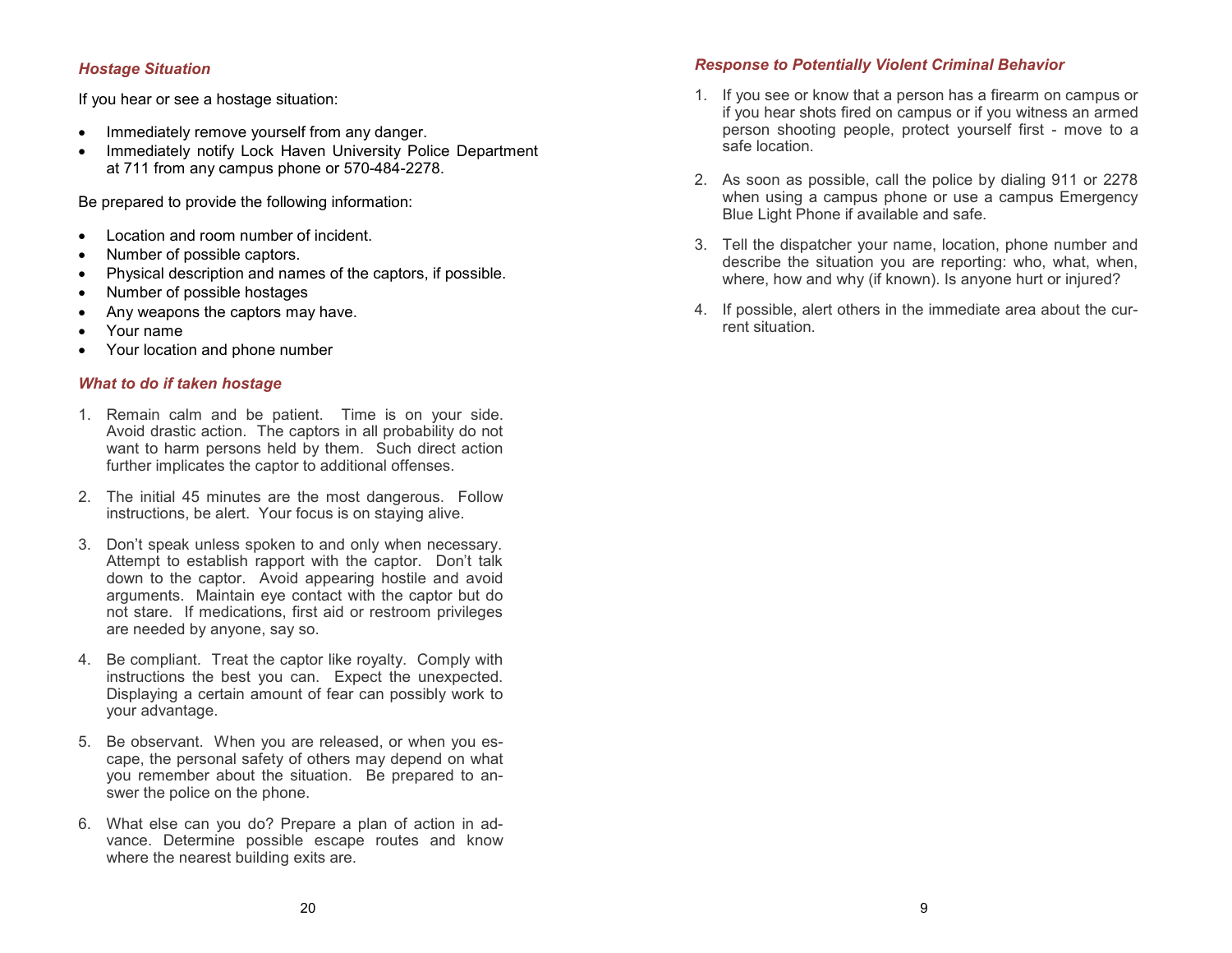### <span id="page-9-0"></span>*Active Shooter Incident*

An active shooter can be described as a person who causes death or serious bodily injury through the use of a firearm. This is a dynamic situation that usually evolves rapidly and demands an immediate response from law enforcement officers to terminate the life -threatening situation. The immediate response of the first officers on the scene is to take aggressive action to find and stop the shooter or shooters.

### *Active Shooter Response*

- 1. Officers from Lock Haven University Police Department, Lock Haven City Police Department, Clinton County Sheriff's Office, Mill Hall Police Department and Pennsylvania State Police will likely be the first to respond to the scene. As they move into the affected area, rescue efforts will be delayed until the shooter is located and stopped or no longer a threat to life safety.
- 2. If you are wounded or with someone who is wounded, these officers will bypass you to search for the shooter. Rescue teams will follow shortly to aid you and others.
- 3. To assist the police, please stay calm and patient during this time, and do not interfere with police operations. If you know where the shooter is, and/or have the shooter's description, tell the police.
- 4. When you encounter the police, keep your hands empty and in plain view at all times. Listen to their instructions and do exactly what they say. If you are evacuating, carry nothing that could be mistaken for a weapon.
- 5. Rescue teams will follow shortly after the first responding officers enter the building. They will attend to the injured and remove everyone safely from the area.

### *If the shooter is outside your building*

- 1. Turn off all the lights, close and lock all windows and doors. If you cannot lock the door, try to block the door with desks and chairs.
- 2. If you can do so safely, get all occupants on the floor and out of the line of fire.
- 3. If you can do so safely, move to the core area of the building and remain there until the police tell you it is safe to leave. Do not respond to commands until you are certain they are issued by a police officer.

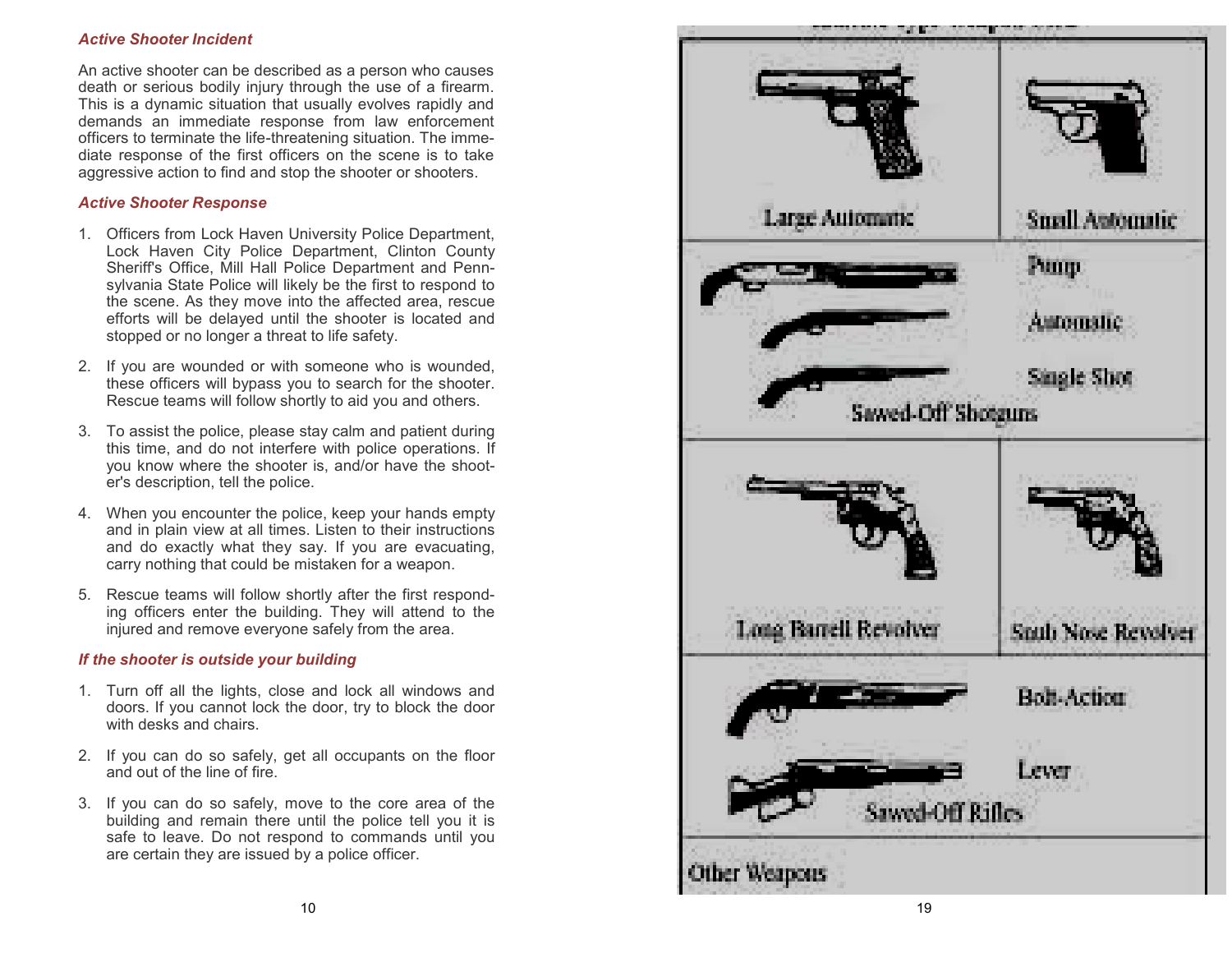<span id="page-10-0"></span>

|                                               |                         | Suspect Description Form  |                      |  |
|-----------------------------------------------|-------------------------|---------------------------|----------------------|--|
| <b>Sex</b><br>Male $\square$<br>Female $\Box$ | Race<br>Other $\square$ | White $\Box$ Black $\Box$ | Age                  |  |
| Height                                        |                         |                           | Left/Right<br>Handed |  |
| Weight                                        |                         |                           | Hat<br>(Color/Type)  |  |
| Hair<br>(Color/Style)                         |                         |                           | Tie                  |  |
| Eyes                                          |                         |                           | Coat                 |  |
| Glasses Type                                  |                         |                           | Shirt                |  |
| Tattoos                                       |                         |                           | Trousers             |  |
| Scars/Marks                                   |                         |                           | Shoes                |  |
| Complexion                                    |                         |                           | Weapon               |  |
| Facial Hair                                   |                         |                           | Accent               |  |
| <b>VEHICLE</b>                                | Color                   | Make                      | Model                |  |
| License #                                     | <b>Body Style</b>       | Damage/Rust               | <b>Wheel Covers</b>  |  |
| Antenna                                       | <b>Bumper Sticker</b>   | Direction of Travel       |                      |  |
|                                               | 18                      |                           |                      |  |

4. Move to a core area of the building, only if safe to do so, and remain there until police give the "all clear" sign. Unknown or unfamiliar voice may be the shooter's method of giving false assurance. Do not respond to commands until you are certain they are issued by a police officer.

### *If the shooter is inside your building*:

- 1. If it is possible to escape the area safely and avoid danger, do so by the nearest exit or window. Leave in the room books, backpacks, purses, etc.
- 2. As you exit the building, keep your hands above your head and listen for instructions that may be given by police officers. If an officer points a firearm at you, make no movement that may cause the officer to mistake your actions for a threat. Try to stay calm.
- 3. If you get out of the building and do not see a police officer, attempt to call the police by dialing 911 or 2278 from any campus phone or use a campus Emergency Blue Light Phone if available and safe. Tell the dispatcher your name and location and follow his/her instructions.
- 4. If you are unable to escape the building, move out of the hallway and into an office or classroom and try to lock the door. If the door will not lock, try barricading the door with desks and chairs. Lie on the floor and/or under a desk and remain silent. Wait for the police to come and find you.
- 5. If you witness anything, tell the first responding officers as much about what you know immediate area. Lie on the floor or under a desk and remain silent. Wait for the police to come find you.

### *If the shooter enters your office or classroom*

- 1. There is no set procedure in this situation. If possible call 911 and talk with a police dispatcher. If you cannot speak, leave the phone line open so the police can hear what is going on.
- 2. Use common sense. Try to make yourself small or invisible **by** hiding behind or under a desk. If you are hiding and flight is impossible, attempts to negotiate with the suspect may be successful. Playing dead may also be a consideration.
- 3. Attempting to overcome the suspect with force is a last re-

11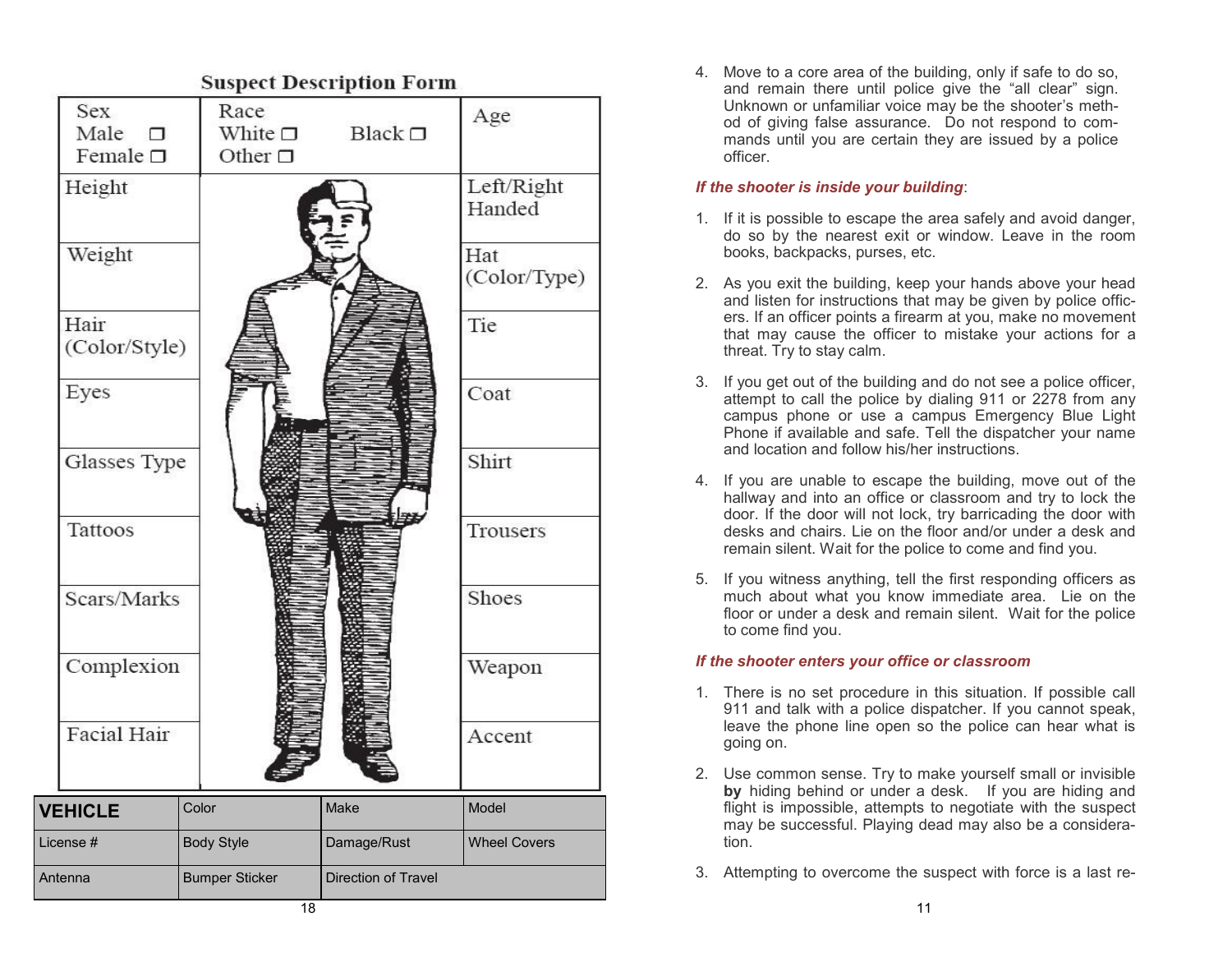sort that should only be considered in the most extreme circumstances. Only you can decide if this is something you should do. Remember there may be more than one shooter.

- 4. If the shooter exits your area and you are able to escape, leave the area immediately. Do not touch anything in the area and remember to be alert for responding police officers who may mistake you as the shooter.
- 5. While escaping, as soon as you see a police officer put your hands over your head and immediately comply with the officers instructions.

### *If you cannot safely evacuate the building, the following guidelines are recommended*

- 1. Go to the nearest room or office.
- 2. Lock and barricade doors. If the door has no lock and the door opens in, a heavy door wedge can be jammed between the bottom edge of the door and the floor, otherwise look for heavy furniture to barricade the door.
- 3. Turn off lights
- 4. Close blinds and stay away from windows.
- 5. Cover windows, including windows on the door
- 6. Turn off radios and computer monitors
- 7. Stay calm, quiet, and out of sight
- 8. Take adequate cover/protection i.e. concrete walls, thick desks, filing cabinets (cover may protect you from bullets)
- 9. Silence cell phones
- 10. Place signs in exterior windows to identify the location of injured persons
- 11. Do not open the door- it may be the shooter
- 12. Remember, the shooter will usually not stop until they are engaged by an outside force
- 13. If you are trapped with the gunmen and he is not shooting, DO NOT draw attention to yourself with sudden body movements, statements, comments or hostile looks.

### *Bomb Threat Report*

**Bomb Threat Report —** To be completed by the person receiving the call.

**Your Name:**

| Your Address:                                          |                              |                                   |                                            |                 |            |               |                |
|--------------------------------------------------------|------------------------------|-----------------------------------|--------------------------------------------|-----------------|------------|---------------|----------------|
| Date:                                                  |                              |                                   |                                            |                 |            |               |                |
| <b>Sex of Caller Male/Female</b>                       |                              |                                   |                                            | Age of Caller:  |            |               |                |
| <b>Race/Ethnicity</b>                                  |                              |                                   |                                            | Length of call  |            |               |                |
| What line was call received on                         |                              |                                   |                                            |                 |            |               |                |
| Description of Caller's Voice: (circle all that apply) |                              |                                   |                                            |                 |            |               |                |
| Calm                                                   |                              | Laughing Lisp                     |                                            | Disguised Angry | Crying     | Rasping       | Loud           |
| Accent                                                 |                              | Excited Normal                    | Deep Slow                                  |                 | Distinct   | Ragged        | <b>Stutter</b> |
| Cracking                                               |                              |                                   |                                            |                 |            |               |                |
| Familiar                                               |                              | If familiar who did it sound like |                                            |                 |            |               |                |
|                                                        |                              |                                   | Background Sounds: (circle all that apply) |                 |            |               |                |
| <b>Street Noise</b>                                    |                              | House noise                       | Clear Crockery/dishes                      |                 |            |               |                |
| Motor                                                  |                              |                                   | Static Voices Office Machinery Local       |                 |            | PA Systems    |                |
|                                                        | Factory Machinery Music      |                                   | Booth                                      | Long Distance   |            | Animal noises |                |
| Threat Language: (circle all that apply)               |                              |                                   |                                            |                 |            |               |                |
| Well spoken (educated)                                 |                              |                                   | Foul                                       | Irrational      | Incoherent |               |                |
| Taped                                                  | Message read by threat-maker |                                   |                                            |                 |            |               |                |
|                                                        |                              |                                   |                                            |                 |            |               |                |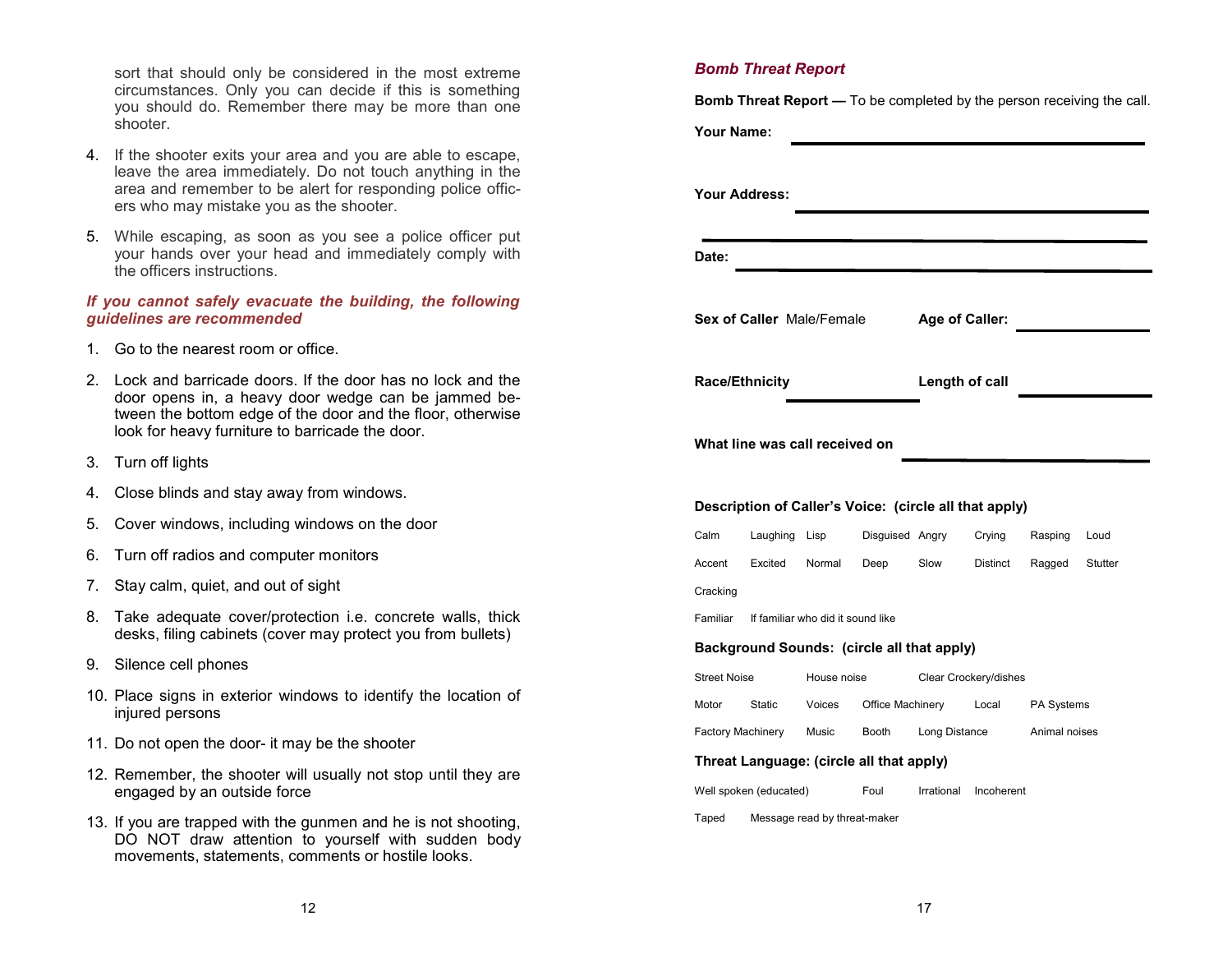<span id="page-12-0"></span>• Give them your name, location and situation. If a bomb is alleged to be in your location, scan the area briefly for suspicious items, touch nothing, advise other occupants in the area to leave the area, BUT DO NOT use cell phones, DO NOT turn lights on or off, then leave immediate area and meet responding officer OUTSIDE the location.

### *Under No Circumstances Should You Touch or Tamper With a Suspicious Item*

• Not all bomb threats are called into Public Safety. Should you receive a bomb threat and after contacting Public Safety at 711 go to appendix A to complete the bomb threat report. Send completed report to the Public Safety Office immediately.

### *Contacting the Lock Haven University Police*

Dial 570-484-2278 or On Campus Emergency Number 711 Program LHUP's 24-Hour Emergency number (570-484-2278) into your cell phone. Notify the police department as soon as it is safe to do so.

### *Providing Information*

- Your specific location- building name and office/room number
- Number of people at your specific location
- Injuries- number injured, types of injuries
- Assailant(s)- location, number of suspects, race/gender, clothing description, physical features, type of weapons(long gun or hand gun), backpack, shooters identity if known, separate explosions from gunfire, etc.